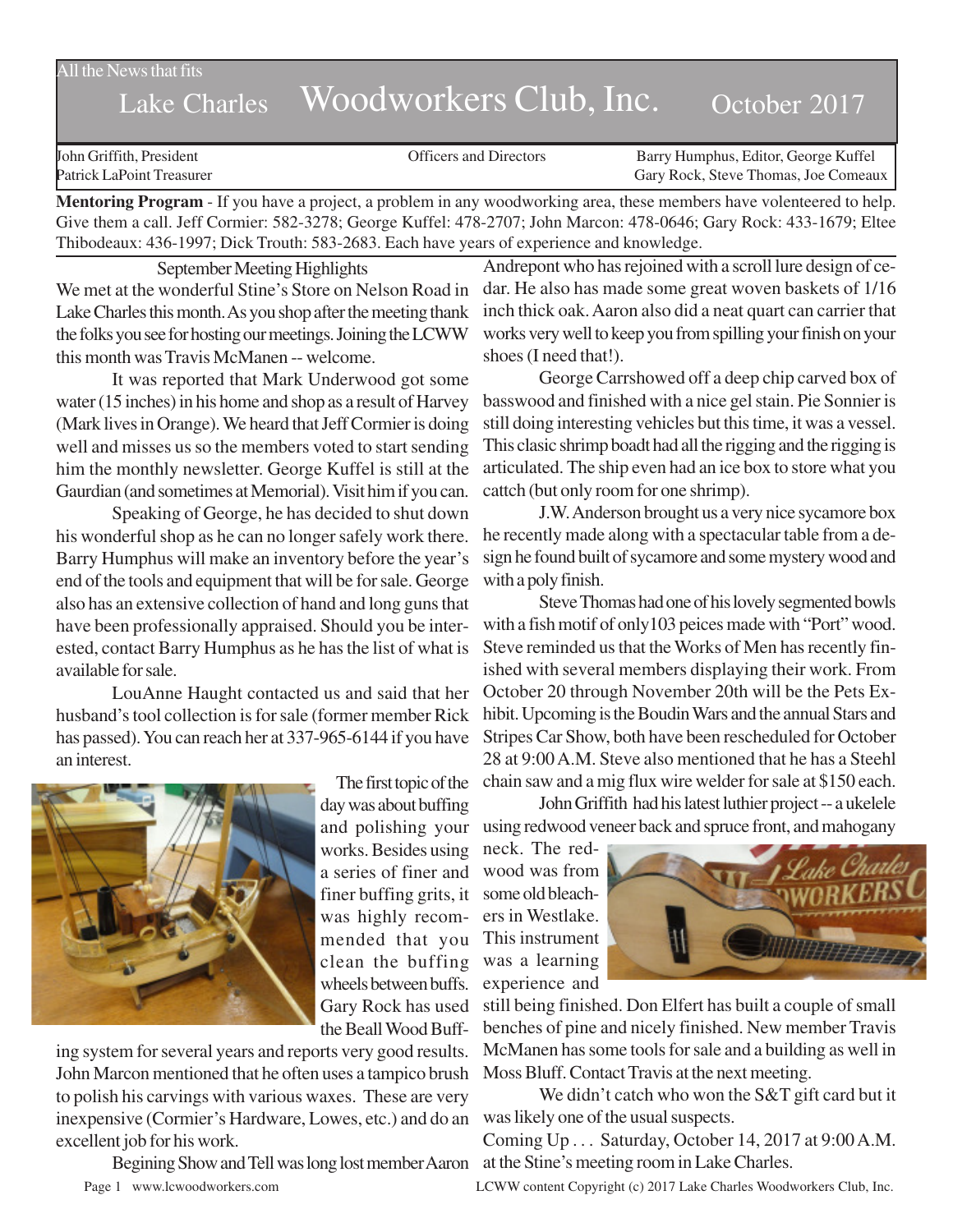## More from Members This Month



Fish Bowl -- Thompson



Crawfish Lure -- Andrepont



Twist Table -- Anderson





Woven Oak Basket -- Andrepont

## Finishing Reclaimed Wood

Building a project from reclaimed lumber creates a piece with instant character, not to mention the green benefits of salvaging some wonderful material. But freshly cut edges and ends lack that time-worn patina and stick out like a sore thumb. With a little trial and error, plus a mix of finishingt echniques, you can have your reclaimed-lumber projects looking good as, well, old.

When building with reclaimed lumber, start with plenty of extra material, as you may need to work around large defects in the boards as you build. Test-matching finishes also requires plenty of scrap stock. In fact, it's best to test finishes before you build so that, if necessary, you can stain fresh-cut ends and edges as you go to avoid getting stain on adjacent patina surfaces later on.

To further protect the patina, spray on the topcoats brush strokes could dislodge embedded dirt or lift the existing finish and cause streaks to appear.

Another technique worth trying is to create a finish from the original stock. Consider this option if you're building a small project with minimal fresh edges to blend in because it requires pulling up the patina and finish from several "donor boards" (cutoffs from your reclaimed lumber).

Start by thinning an oil-based natural-tint base stain 50/50 with mineral spirits. Apply a liberal amount of the mix to the face of a donor board and use 220-grit sandpaper to create a slurry of old finish. Then use the sandpaper to transfer the slurry to the edge of the board. It may take a couple of coats to get the color to match.

Even with a clear shellac or lacquer topcoat, expect the stock to darken considerably once finish is applied. (See

the before and after photos of our chest on the previous page.) So prepare at least half a dozen sample sticks. You can try a different stain on each edge; just be sure to label them. Some manufacturers sell stains in small packets for less than 50 cents each. These make it economical to try several colors without investing in pints of stain you may not use up.

Initially, you can use such as an antique knotty-pine aniline dye and it will appeare to match fairly closely. But once you sprayed on lacquer, the face of your test piece can be much darker than a freshly cut edge.

So on a fresh sample stick, applye a driftwood oil stain for a grayish base coat, then try several brown stains on top of that base. Again, it can look close until you spray on the lacquer. You could finally settled on a mix of the two techniques, starting with the knotty-pine dye to create a graytoned base. Over this, try different brown oil stains from Old Masters. You can also switched to spraying a blonde shellac topcoat, which will give a warmer look than clear lacquer.

If the proper color appears to fall somewhere in between two samples, try mixing the stains together. Because the faces of reclaimed boards will likely vary some in color, creating a uniform color match can be tricky. To help even out these variations, you can switched the topcoat again, from a clear blonde shellac to garnet shellac. The added orange color will provide the even, warm tone you may be looking for. With the trial and error complete, the actual finishing can begin. Barry Humphus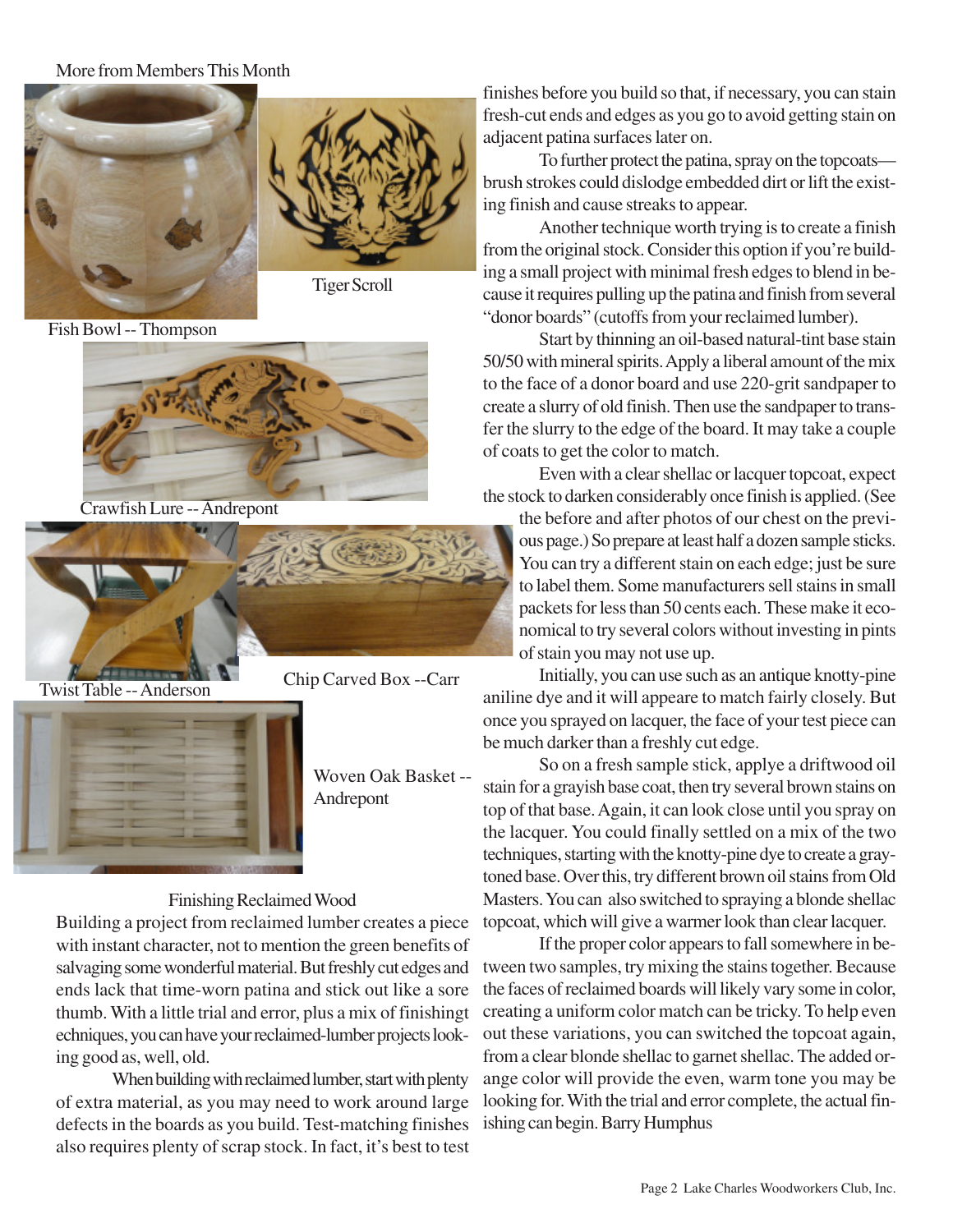## Finishing Your Finish

If a project's finish doesn't pass the "touch test"—when running your hands over the project, you feel a flawless, satinsmooth surface—that finish diminishes the impact of quality design or construction. So there are a few simple tricks that will make your finish a point of pride.

Nothing beats good preparation when it comes to attaining a great finish. First, sand all surfaces on your project, with the exception of end grain, to the same grit level. Sand the end grain to twice the grit level of the project to provide a more even appearance when stained or finished.

All sanding dust should be removed with a vacuum and a blast of compressed air. I use tack rags to remove fine dust immediately prior to applying a finish, wiping gently to avoid contaminating the surface with the sticky residue on the rag.

Stains must dry completely prior to topcoat application. The drying and curing times found on the instruction labels typically assume a 70-degree temperature and 50 to 70 percent humidity. Very cool or humid conditions greatly prolong those times.

Most of us don't have the luxury of a separate finishing room. Instead, we apply finish in the same space where we rip, rout, and sand. So it's no wonder devilish dust nibs haunt our fresh finishes. When the going gets rough, use these strategies to smooth things over.

It's easier to clean up dust as you go than to remove it after it builds up on everything. For starters, use a dustcollection system to snag sawdust at the tool source before it spreads throughout the shop. Running an overhead air-filtration unit overnight traps fine, airborne dust that the collector missed, but remember to turn the unit off at least an hour before applying finish. Moving air will stir up additional dust, so temporarily shut down all air-circulation equipment, including fans and blowers, before you apply the first drop of finish.

Don't attempt any finish application the same day you're working in the shop. Fine airborne dust from sawing or sanding causes those dreaded dust nibs in your finish. To help prevent "floaters" from settling on your fresh finish, shield the piece while it dries. Nibs can ruin a good finish. They can embed in the finish while brushing, or airborne particles can settle on the wet surface prior to drying. So, shelter your workpiece. Polyurethane finishes dry slowly, so their surfaces are more likely to collect dust. Protect those surfaces by suspending poster board slightly above the workpiece, or covering the project with a box with holes in the sides.

Page 3 Lake Charles Woodworkers Club, Inc. When possible, apply finish on horizontal surfaces. Gravity helps the finish self-level, creating a flatter, smoother surface. This may involve rotating the project for each side, but the results are well worth it. Remember, self-leveling on a vertical surface is called a drip.

If you're brushing on a finish, always start with a clean brush. Brushes stored uncovered in a dusty shop transfer accumulated dust to a project's surface. Store brushes in their original packaging, or wrap them in newspaper.

In general, three coats of finish on any project is sufficient. The first coat is pulled into the pores and acts as a seal. The second and third coats add protection and sheen. Of course, this entirely depends on the wood of your project. You may want to use a filler coat should the wood you are using is particularly pourous such as oak or walnut.

Now, let's deal with the inevitable finish imperfections and make that good finish a great one. Fix major flaws in a coat by sanding the surface flat using 320-grit sandpaper and applying one last coat of a thinned finish. Thinner finish flows out easier and dries quicker, thereby reducing the chance of bubbles. Smooth out brush marks to hasten leveling by tipping off the finish prior to drying. Hold the nearly dry brush at about a 45° angle and lightly drag it in the direction of the grain.

Solvent-based finishes, such as polyurethane and varnish, can be thinned from 25 percent to as much as 50 percent using mineral spirits. Waterborne finishes can be diluted only about 10 percent with water. Instead of brushing or wiping a diluted finish, you can spray on a thin coat.

Penetrating finishes, such as Danish oil, absorb into the wood surface instead of building up, like polyurethane. But consider that most Danish Oil finishes also contain some if not a large amount of poly in their formulations. It really depends on the brand and you may want to take a look at the MSDS sheet to figure out exactly what is in the mix you purchase.

You can always build your own finish mix by using a long-oil poly (so-called spar varnish) in combination with mineral spirits and boiled lindseed oil (plus a bit of dryer). You will likely want at least three coats of this though for hard used surfaces, consider four or more.

Once cured, smooth the surfaces by applying paste wax with 0000 steel wool. Working in the direction of the grain, that fine steel wool (equivalent to 600–800 grit sandpaper) removes any surface imperfections and provides the grip for the wax. Buffing the wax finishes the job.

In a perfect world, every woodworker would have a finishing guru available at a moment's notice. With practice and patience you won't need one. Go ahead and touch it! Barry Humphus